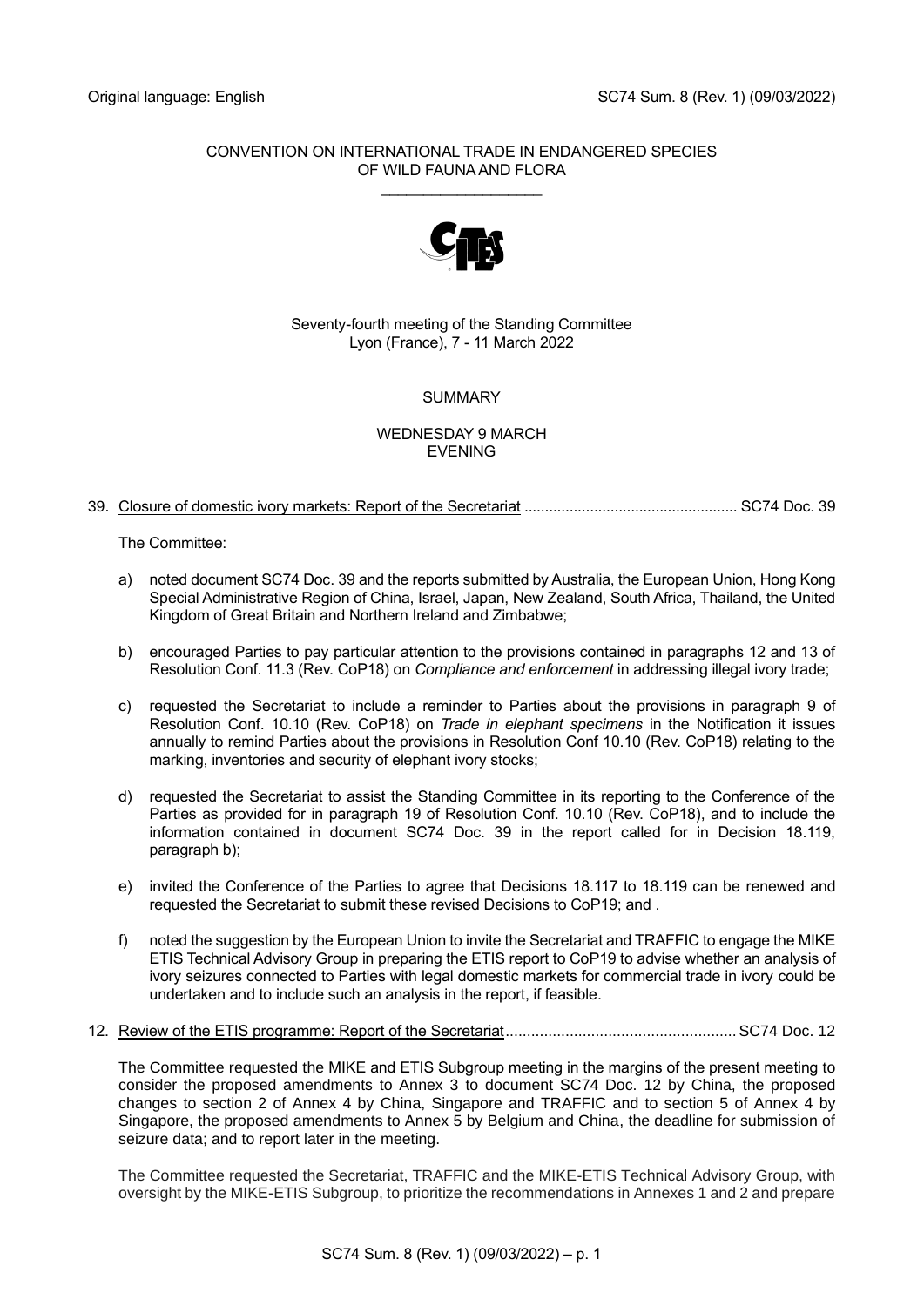a costed action plan for the implementation of prioritized recommendations, to be included in the report to CoP19.

The Committee requested the Secretariat to, based on the further work done as outlined above, draft recommendations as required by Decision 18.20 on behalf of the Committee and in consultation with the Standing Committee Chair, for consideration at CoP19.

13. MIKE and ETIS programmes: Report of the Secretariat..........................................................SC74 Doc. 13

The Committee:

- a) noted that three multi-year projects managed by the Secretariat in support of the MIKE programme will come to an end in 2023 (European Union-funded CRWCP project in Africa), 2024 (European Unionfunded MIKES+ project in Africa) and 2023 (US-funded project in Southeast Asia);
- b) noted that the Secretariat has not been able to secure funds to support MIKE implementation in south Asia;
- c) noted and supported the approaches that the Secretariat proposes to address the financial and operational sustainability of the MIKE programme;
- d) requested the Secretariat to provide a report to the 77th meeting of the Standing Committee on the resources secured to support the implementation of the MIKE programme in Africa and Asia, with any relevant recommendations in this regard;
- e) encouraged donors and Parties to provide funds to the Secretariat to support MIKE implementation in Africa and Asia; and
- f) agreed to submit to CoP19 the following draft decisions:

#### *19.AA Directed to the Parties*

All Parties, governmental, intergovernmental, non-governmental organizations, donors and other entities are encouraged to support elephant range States and the Secretariat in their efforts to implement the MIKE and ETIS programmes as mandated in Resolution Conf. 10.10 (Rev. CoP18) on *Trade in elephant specimens,* and the Secretariat in the implementation of Decision 19.BB.

#### *19.BB Directed to the Secretariat*

The Secretariat shall

- a) pursue the following approaches to address the financial and operational sustainability of the MIKE programme:
	- i) prepare proposals for support to the MIKE programme for consideration by donors;
	- ii) further explore alternative options to secure support from alternative funding sources, such as the private sector and through crowdfunding; and
	- iii) continue to enhance operational performances, including improvements to the MIKE Online Database and online training, and identifying and implementing cost-effective approaches to deliver on MIKE objectives; and
- b) provide the Standing Committee with a report on the activities it has undertaken and the results thereof, including funding secured to support the implementation of the MIKE and ETIS programmes.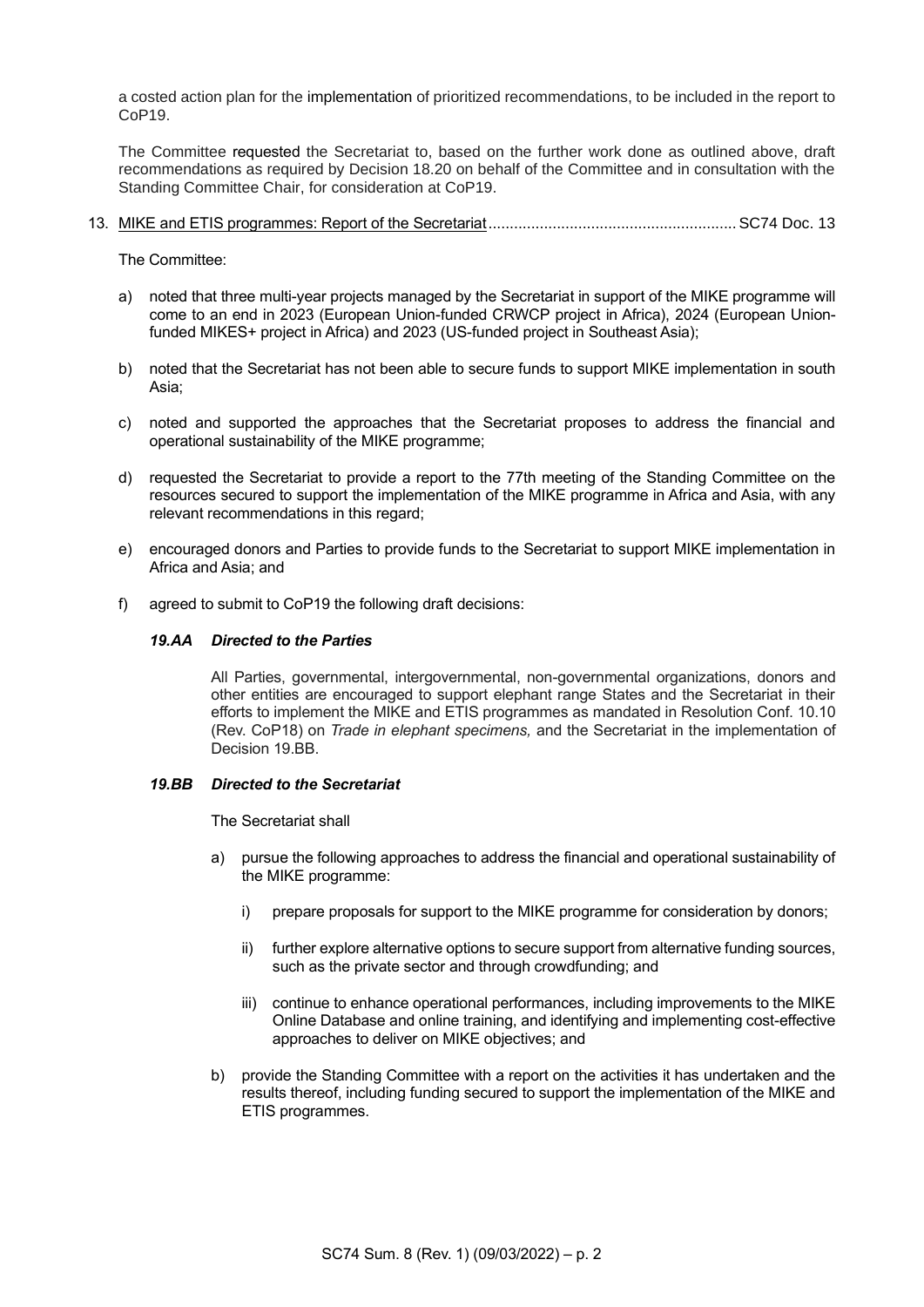### *19.CC Directed to the Standing Committee*

The Standing Committee shall review the report by the Secretariat in terms of Decision 19.BB and make recommendations, as appropriate, for consideration at the 20th meeting of the Conference of Parties.

38. Domestic markets for frequently illegally traded specimens: Report of the Secretariat .............................................................................................................. SC74 Doc. 38

The Committee:

- a) noted the study, the information contained therein and the comments made by Parties and agreed that Decisions 17.87 (Rev. CoP18) and 17.88 (Rev. CoP18) have been implemented and can be deleted;
- b) agreed to propose to CoP19 the following amendments to Resolution Conf. 11.3 (Rev. CoP18) on *Compliance and enforcement:* 
	- i) move subparagraph 12 a) to become a new subparagraph 15 e) so that it addresses trade in specimens of species included in Appendix I more broadly and not only in the context of online trade;
	- ii) include a new amended subparagraph in paragraph 15 as follows:
		- x) review and amend national legislation, as necessary, to enable authorities to take action in cases that are connected to international illegal trade in fauna and flora and where evidence of legal acquisition of specimens of species included in Appendix I cannot be provided by the owner, to the extent that it is practicable to require such evidence;
	- iii) include a new subparagraph 15 r) as follows:
		- r) ensure that legislative provisions cover online trade and that national agencies responsible for wildlife law enforcement be made aware of the challenges raised by online trade and provided with adequate means to tackle it;
- c) agreed to submit the following amended draft decision, for consideration by CoP19:

#### *19.AA Directed to the Standing Committee*

The Standing Committee, with the assistance of the Secretariat, shall:

- a) explore whether further non-binding guidance is needed on the implementation of the Convention with respect to possession of specimens of species included in Appendix I, including species that have been transferred from Appendix II to Appendix I, as well as specimens of species included in Appendix II subject to a zero export quota, to help address illegal international trade and, if so, request the Secretariat to prepare draft guidance for its endorsement;
- b) consider whether additional recommendations related to the possession of specimens of species included in Appendix I, including species that have been transferred from Appendix II to Appendix I, as well as specimens of species included in Appendix II subject to a zero export quota, in relevant Resolutions are warranted to address illegal international trade in such specimens; and
- c) make recommendations for consideration at the 20th meeting of the Conference of the Parties, including appropriate revisions to existing Resolutions, to strengthen the regulation of possession of specimens of species included in Appendix I, including species that have been transferred from Appendix II to Appendix I, as well as specimens of species included in Appendix II subject to a zero export quota, to help address illegal international trade in such specimens.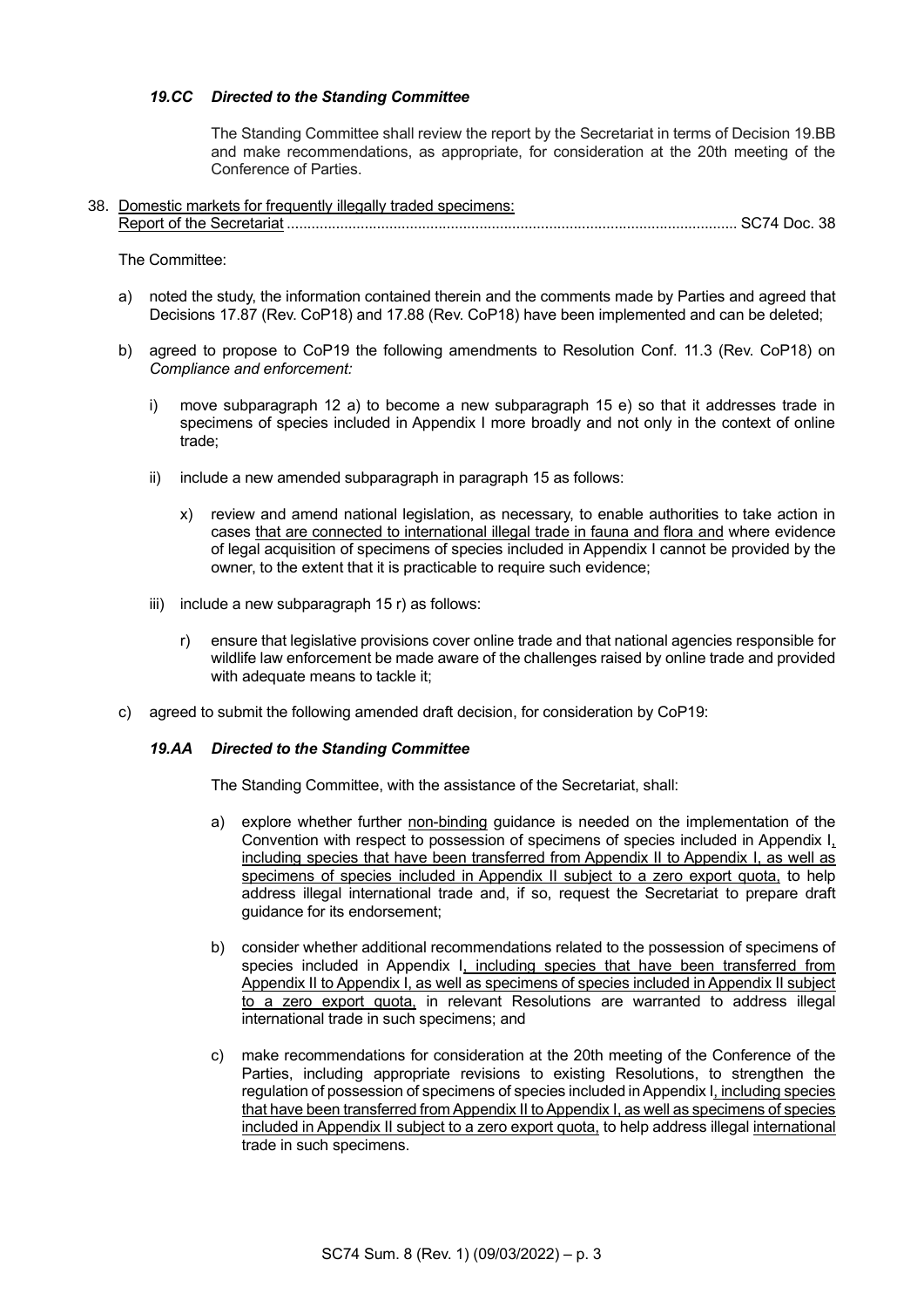34. Demand reduction to combat illegal trade: Report of the Secretariat......................................... SC74 Doc. 34

The Committee agreed to submit to CoP19 the draft *CITES guidance on demand reduction strategies to combat illegal trade in CITES-listed species* in Annex 3 to document SC74 Doc. 34.

The Committee agreed to submit to CoP19 the following draft decisions:

#### *Directed to the Secretariat*

- *19.AA* The Secretariat shall, subject to external funding:
	- a) organize translation of the *Guidance on demand reduction strategies to combat illegal trade in CITES-listed species* into French and Spanish;
	- b) organize regional training seminars on the use of the Guidance;
	- c) organize pilot projects to promote the use of Guidance for selected species and countries, with necessary adaptation to suit local context when appropriate;
	- d) support all interested Parties in implementing demand-reduction strategies to combat illegal trade in CITES-listed species and provide necessary technical support including the use of the guidance; and
	- e) report on the progress made in the implementation of this decision to the Standing Committee.

### *Directed to the Standing Committee*

*19.BB* The Standing Committee shall review the report of the Secretariat on the implementation of Decision 19.AA and make recommendations as appropriate to the Conference of the Parties.

### *Directed to Parties*

*19.CC* Parties are encouraged to translate the *Guidance on demand reduction strategies to combat illegal trade in CITES-listed species* into local languages and share their experience in the implementation of the *Guidance.*

The Committee agreed to submit to CoP19 the following draft amendments to Resolution Conf. 17.4 on *Demand reduction strategies to combat illegal trade in CITES-listed species* to CoP19.

RECOGNIZING that poaching and illegal trade are decimating some wildlife populations and driving numerous CITES-listed species and driving them toward extinction;

FURTHER RECOGNIZING that wildlife trafficking contributes to damage to ecosystems and rural livelihoods, including those based on ecotourism, undermines good governance and the rule of law and, in some cases, threatens national stability and security and requires enhanced regional cooperation and coordination in response;

 $\left[\ldots\right]$ 

#### RECOGNIZING the *CITES guidance on demand-reduction strategies to combat illegal trade in CITES-listed species*;

RECOGNIZING the demand reduction initiatives by many countries, organizations and inter-governmental bodies, including the Asia-Pacific Economic Cooperation (APEC) demand reduction workshop organized by the governments of the United States of America and Viet Nam and the workshop on demand-side strategies for curbing illegal trade in ivory in Hangzhou, China, organized by the government of China and the CITES Secretariat;

[…]

1. URGES Parties where there is a significant market for illegally traded wildlife products to: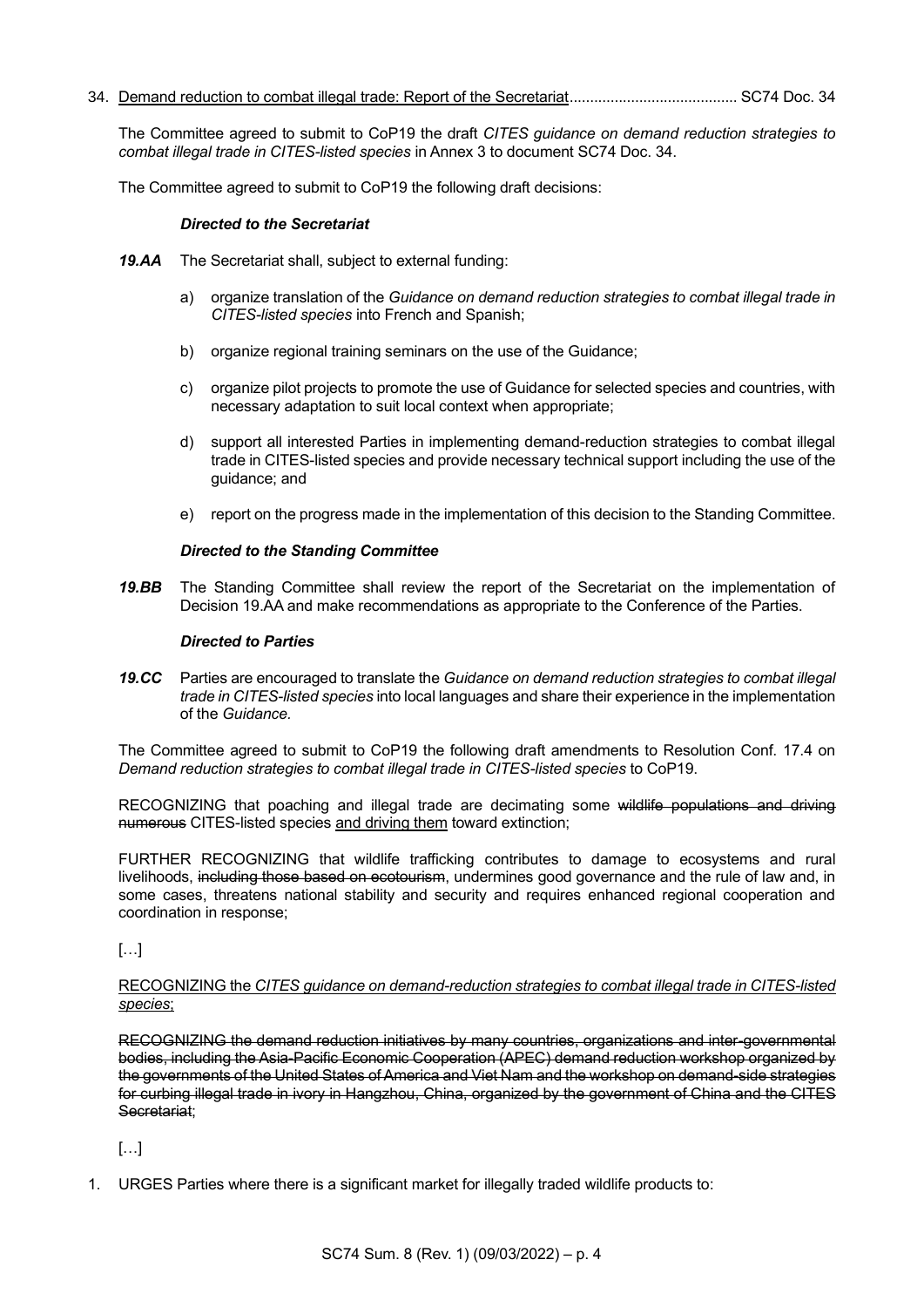c) actively develop and implement well-targeted, species-specific, evidence-based campaigns by engaging key consumer groups and targeting the motivations for the demand, including the speculative nature of the demand, and develop specific messaging approaches and methods for target audiences in order to achieve behaviour change;

[…]

3. ALSO URGES Parties to make full use of the *CITES guidance on demand-reduction strategies to combat illegal trade in CITES-listed species* in their efforts to reduce demand for illegally acquired wildlife and their products through the 5-step approach in order to achieve behaviour change of the consumers;

### 66. Marine turtles (Cheloniidae spp. and Dermochelyidae spp.)

| 66.1 |  |
|------|--|
| and  |  |

66.2 Report of the Animals Committee ............................................................................... SC74 Doc. 66.2

The Committee agreed to submit to CoP19 the following amended draft decisions:

### *19.AA Directed to the Parties*

#### Parties are encouraged to:

- a) develop robust and standardized frameworks for determining the sustainable use of marine turtles that are science-based, integrate based on the best scientific advice available and may include, but are not limited to, a determination of suitable offtake levels, take into account the needs of traditional subsistence users, account for existing use in other States sharing the marine turtle(s) stocks, and account for national enforcement capacity taking into consideration the advice, resolutions, conservation and management measures of relevant bodies including competent fisheries authorities and experts, as appropriate;
- b) work with their fisheries communities to ensure that there is effective documentation at the national level of marine turtle fisheries by-catch and mortality that can inform conservation and management measures taking into consideration the advice, resolutions, conservation and management measures of relevant bodies including competent fisheries authorities and experts, as appropriate;
- c) where marine turtles hatchery establishments exist, develop science-based operational protocols for marine turtle hatchery establishments to ensure that they provide conservation value to marine turtle populations;
- d) share holistic regional marine turtle survival probability models and their output and other information to assess sustainability of current harvest and by-catch levels while taking into account other threats to the population across their range (number of turtles of different age classes taken from populations), limitations of source rookeries (number of turtles recruited per year), natural survival probabilities, and marine turtle biology taking into consideration the advice, resolutions, conservation and management measures of relevant bodies including competent fisheries authorities and experts, as appropriate;
- e) share knowledge of bycatch mitigation strategies, including exclusion devices and safe handling practices, that have proven to be effective at reducing bycatch and/or bycatch mortality;
- ef) undertake as appropriate research that can support the development of protection and conservation measures for marine turtle foraging, nesting and migratory areas; and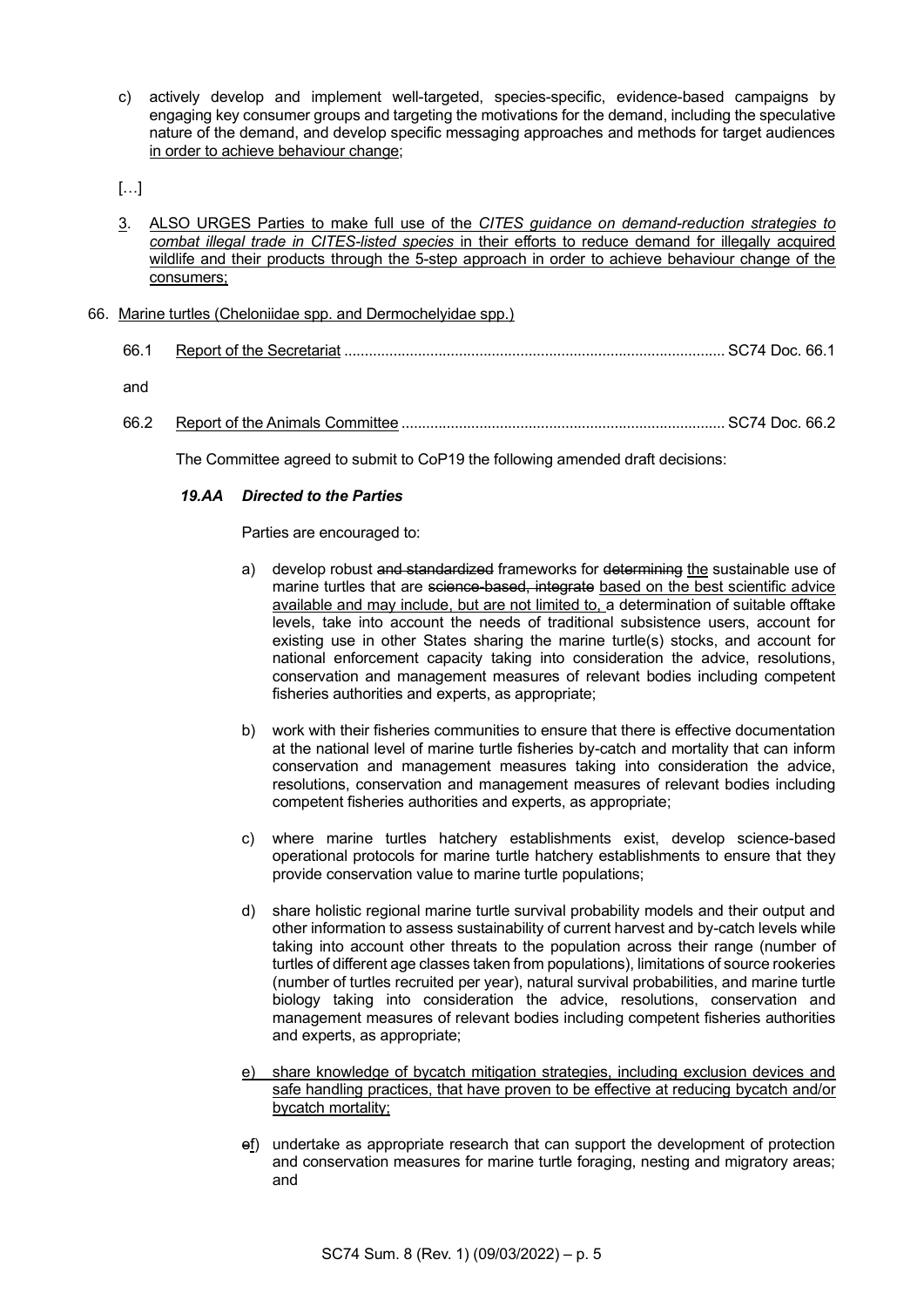fg) report on the implementation of paragraphs a) to e) to the Secretariat, for subsequent reporting to the Animals and Standing Committees, as appropriate.

### *19.BB Directed to the Secretariat*

The Secretariat shall:

- a) based on analysis of the annual illegal trade reports, bring to the attention of the Animals and Standing Committees, as appropriate, any significant changes in the illegal trade of marine turtles;
- b) liaise with the Secretariat of the Convention on the Conservation of Migratory Species of Wild Animals (CMS), its Indian Ocean and South-East Asia Marine Turtle Memorandum of Understanding (IOSEA) on the conservation and management of marine turtles, as outlined in the CMS-CITES Joint Work Programme 2021-2025; and
- c) report on the implementation of paragraphs a) to f) of Decision 19.AA to the Animals and Standing Committees, as appropriate.

### *19.CC Directed to the Animals Committee*

The Animals Committee shall consider any reports from Decision 19.AA and 19.BB paragraph a) brought to its attention by the Secretariat, and make recommendations, as appropriate, including on the possible need for incorporation of the substantive content of Decision 19.AA and 19.BB and any other relevant measures into a new resolution on marine turtles which should also incorporate any relevant provisions of Resolution Conf 9.20 (Rev.) on *Guidelines for evaluating marine turtle ranching proposals submitted pursuant to Resolution Conf. 11.16 (Rev. CoP15)*.

### *19.DD Directed to the Standing Committee*

The Standing Committee shall consider any reports from Decision 19.AA and 19.BB paragraph a) brought to its attention by the Secretariat and any recommendations from the Animals Committee, and make recommendations, as appropriate.

The Committee reminded Parties to include marine turtle confiscation and seizure date in their annual illegal trade report.

The Committee agreed to propose to CoP19 the renewal of Decision 18.217.

#### 67. Sharks and rays (Elasmobranchii spp.)

| 67.1 | Legal acquisition findings and control and<br>monitoring of stockpiles of shark parts and derivatives: |  |
|------|--------------------------------------------------------------------------------------------------------|--|
| 67.2 |                                                                                                        |  |
| and  |                                                                                                        |  |
| 67.3 |                                                                                                        |  |

The Committee agreed to submit to CoP19 the following amended draft decisions:

#### *19.XX1 Directed to Secretariat*

Subject to external funding, the Secretariat shall liaise with relevant RFMO/As to identify opportunities for capacity building with the same organizations, possibly in the form of attending meetings (where the RFMO/A permits such attendance) or by directly liaising with the Secretariat of the organization to provide this information to its membership and/or the provision of training. The aim of this exercise would be to share information to improve the knowledge of CITES in the workings of each relevant RFMO/A.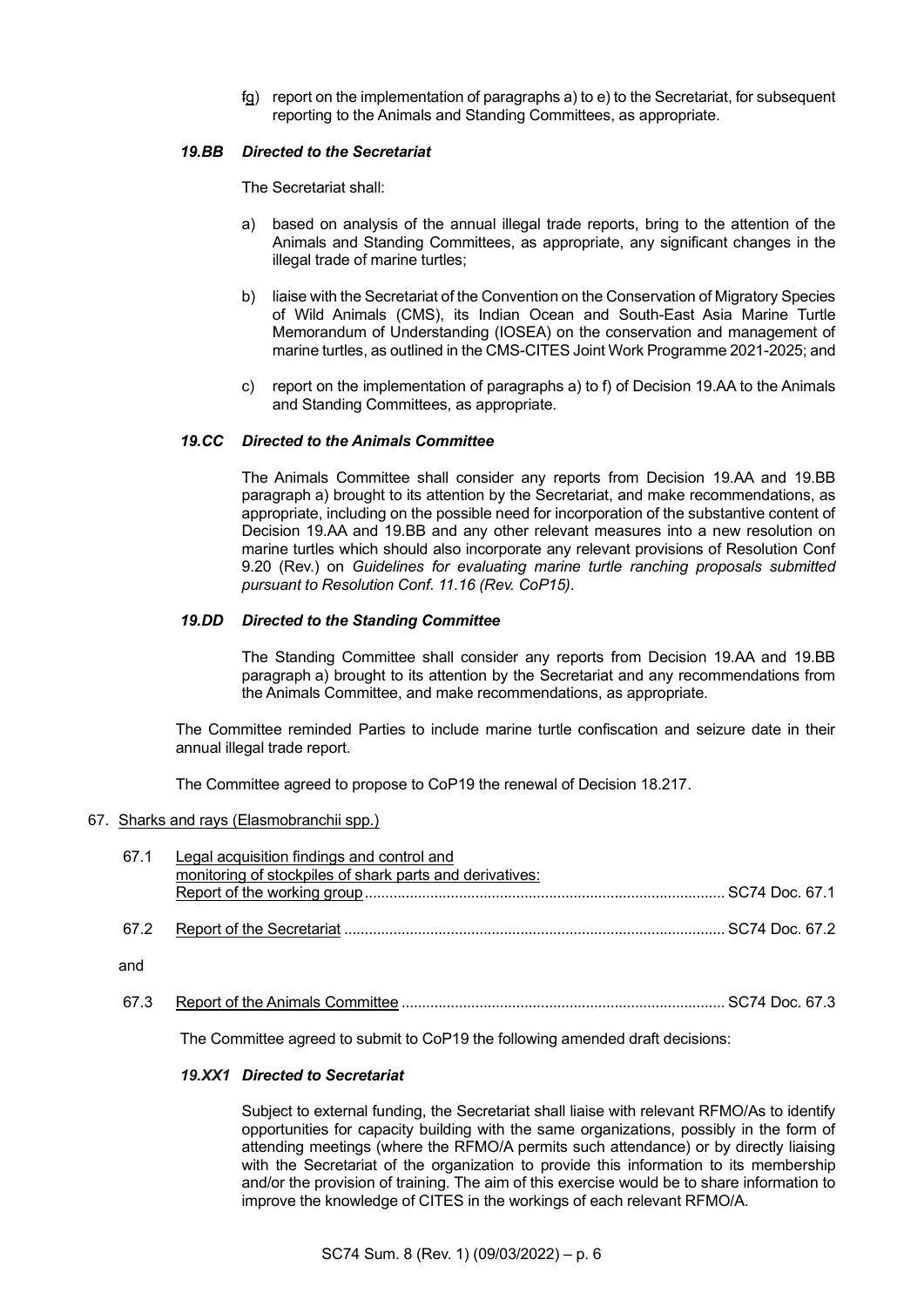#### *19.XX2 Directed to Standing Committee*

The Standing Committee shall:

- a) develop guidance on the making of legal acquisition findings, and related assessments for trade in sharks caught on the high seas (including introductions from the sea) for CITES-listed shark species in the context of the implementation of Resolution Conf. 18.7 on *Legal acquisition findings* and its annexes 1 and 2. This guidance should include detailed descriptions and related graphics on specific scenarios regarding trade in CITES-listed shark species;
- b) develop new guidance or identify existing guidance on the control and monitoring of stockpiles of shark parts and derivatives, in particular for specimens caught prior to the inclusion of the species in Appendix II; and
- c) report its findings under Decision 18.224 (Rev. CoP19), 19.XX2 paragraphs a), and b), d) and e) to the 19th 20th meeting of the Conference of the Parties;
- d) prepare information to support engagement with and capacity building of RFMO/As and include this information within the guidance called for by Decision 19.XX2 paragraph a); and
- e) review the FAO's guidance on Catch Document Schemes, pending publication (FAO. 2022. Understanding and implementing catch documentation schemes - A guide for national authorities. FAO Technical Guidelines for Responsible Fisheries No. 14. Rome.), guidance the CITES Parties have agreed on traceability, relevant documents on the Secretariat's website on traceability [\(https://cites.org/eng/prog/Cross](https://cites.org/eng/prog/Cross-cutting_issues/traceability)cutting issues/traceability) and include relevant information within the guidance called for by Decision 19.XX2 paragraph a).

#### *19.XX3 Directed to Parties*

The Parties shall consider if they are likely to be key beneficiaries from the guidance document(s) provided by Decision 19.XX2 paragraphs a) and b); if so, the same Parties are strongly encouraged to participate in any Standing Committee working groups established to address Decision 19.XX2.

The Committee agreed to submit to CoP19 the draft decisions in Annex 1 to document SC74 Doc. 67.3:

#### *Directed to Parties*

- **19.AA** Parties are encouraged to:
	- a) provide brief information (with an executive summary not exceeding 200 words, if the report exceeds four pages) to the Secretariat, in particular on any national management measures that prohibit commercial take or trade, and respond to the Notification called for in Decision 19.CC;
	- b) in accordance with their national legislation, provide a brief report (with an executive summary not exceeding 200 words, if the report exceeds four pages) to the Secretariat about the assessment of stockpiles of shark parts and derivatives for CITES-listed species stored and obtained before the entry into force of the inclusion in CITES in order to control and monitor their trade, if applicable;
	- c) respond to the Notification called for in Decision 19.CC and share available national conversion factors used when estimating live catch weight by species, fishery, and product form for more accurate reporting of shark and ray trade data by Parties and indicate whether and how these are used in the development of their non-detriment findings;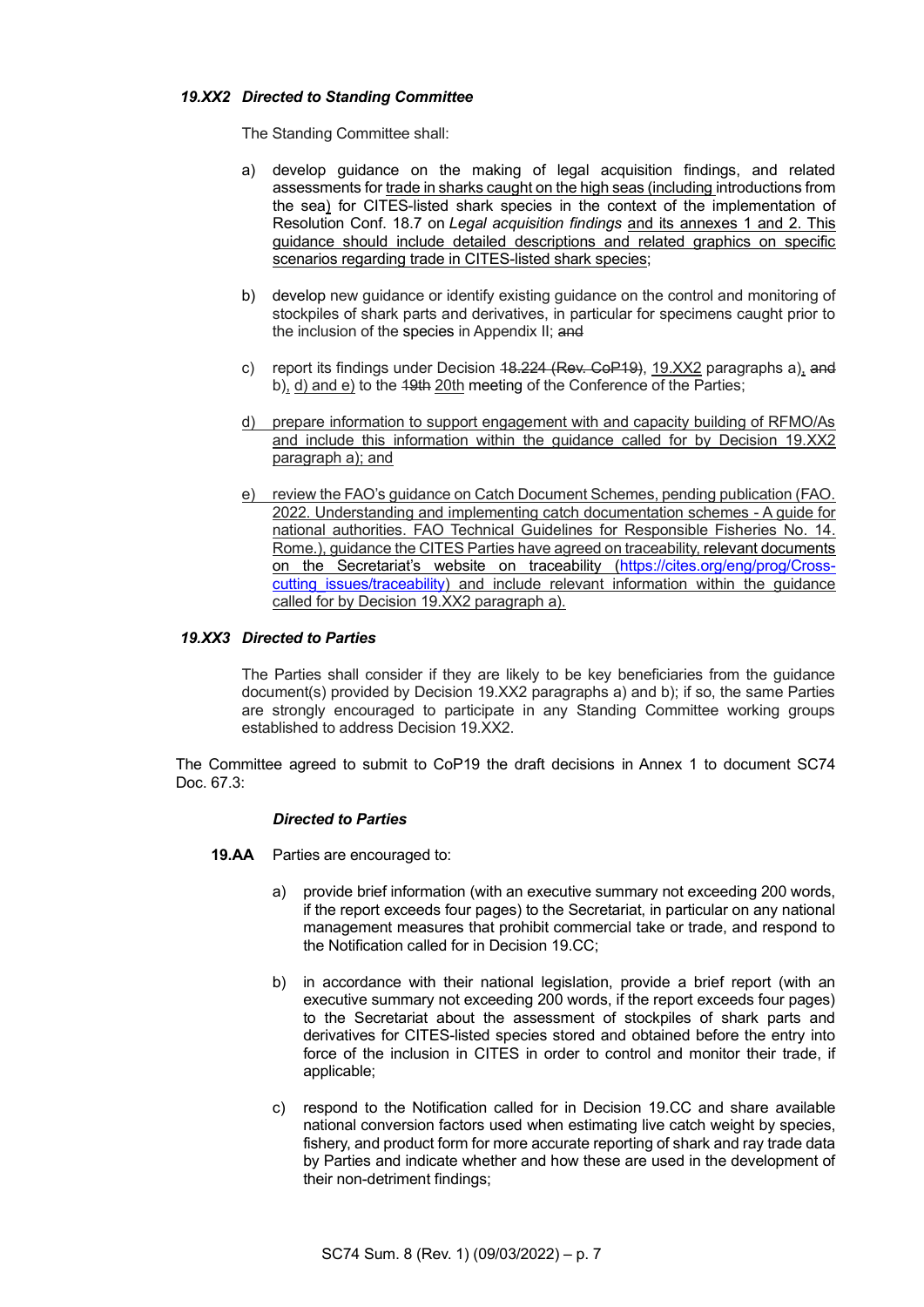- d) inspect, to the extent possible under their national legislation, shipments of shark parts and derivatives in transit or being transhipped, to verify presence of CITESlisted species and verify the presence of a valid CITES permit or certificate as required under the Convention or to obtain satisfactory proof of its existence;
- e) continue to support the implementation of the Convention for sharks, including by providing funding for the implementation of Decisions 19.BB, 19.DD and 19.EE, and consider seconding staff members with expertise in fisheries and the sustainable management of aquatic resources to the Secretariat; and
- f) actively collaborate to combat illegal trafficking in sharks and ray products by developing mechanisms for coordination between source, transit, and destination countries.

### *Directed to Secretariat*

- **19.BB** Subject to external funding, the Secretariat shall continue to provide capacity-building assistance for implementing Appendix-II shark and ray listings to Parties upon request.
- **19.CC** The Secretariat shall:
	- a) issue a Notification to the Parties, inviting Parties to:
		- i) provide concise (with 200 word executive summary, if the report exceeds four pages) new information on their shark and ray conservation and management activities, in particular:
			- A. the making of non-detriment findings;
			- B. the making of legal acquisition findings;
			- C. the identification and monitoring of CITES-listed shark-products in trade, in source, transit, and consumer Parties; and
			- D. recording stockpiles of commercial and/or pre-Convention shark parts and derivatives for CITES Appendix-II elasmobranch species and controlling the entry of these stocks into trade;
		- ii) share with the Secretariat their NDFs and conversion factors used when estimating catch live weight through converting recorded shark landings and trade, where available, to post in the sharks and rays web portal; and
		- iii) highlight any questions, concerns or difficulties Parties are having in writing or submitting documentation on authorized trade data (e.g. which units are used in reporting trade) for the CITES Trade Database;
	- b) provide information from the CITES Trade Database on commercial trade in CITES-listed sharks and rays since 2010, sorted by species and, if possible, by product;
	- c) invite non-Party, intergovernmental organizations and non-governmental organization observers to support Parties by providing concise information related to the above;
	- d) disseminate new or existing guidance identified by the Standing Committee on the control and monitoring of stockpiles of shark parts and derivatives pursuant to Decision 19.GG, paragraph b); and
	- e) collate this information for the consideration of the Animals Committee and the Standing Committee.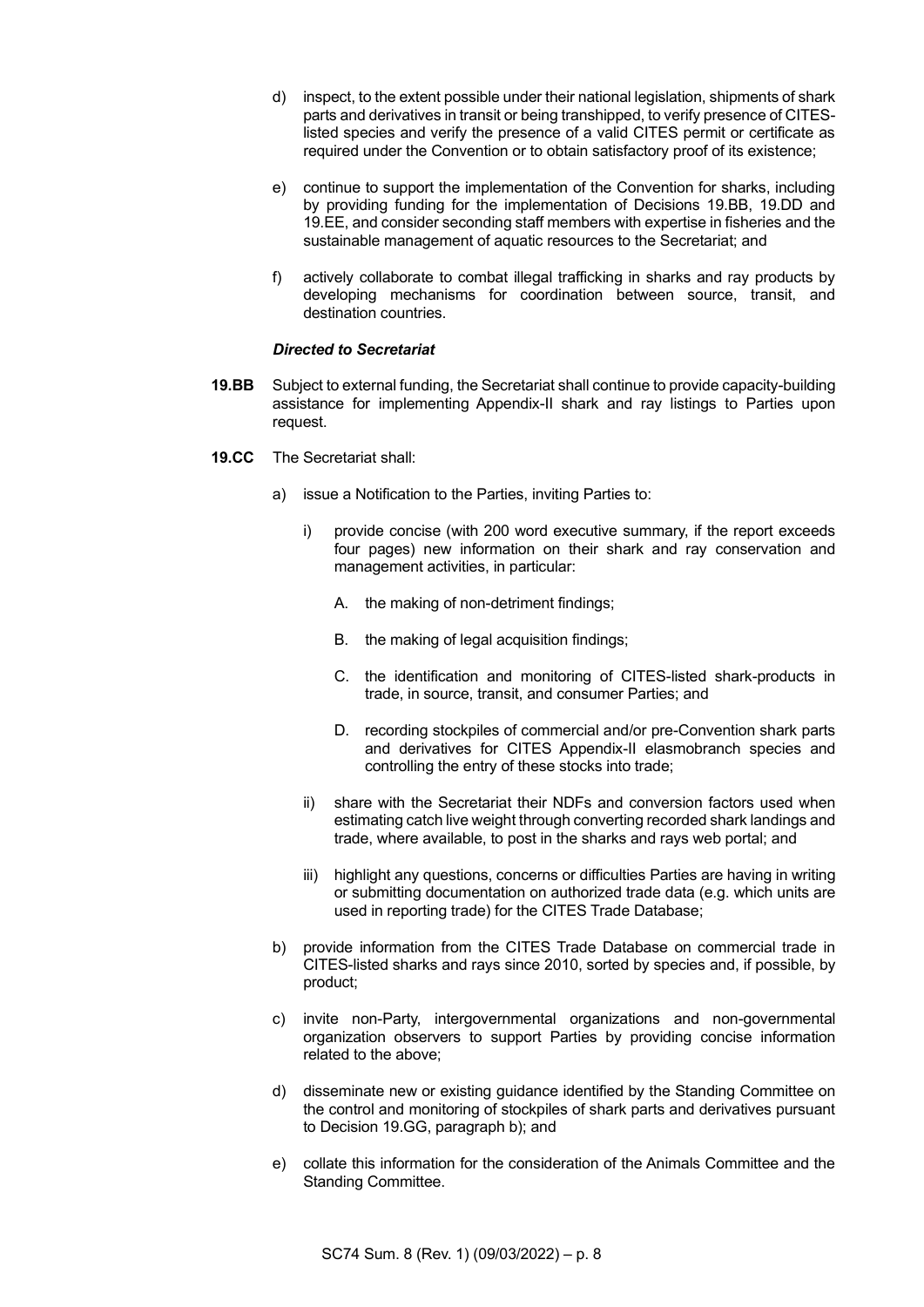- **19.DD** The Secretariat shall, subject to external funding, and in collaboration with relevant organizations and experts:
	- a) conduct a study to investigate the apparent mismatch between the trade in products of CITES-listed sharks recorded in the CITES Trade Database and what would be expected against the information available on catches of listed species; and
	- b) bring the results of the study in paragraph a) and any proposed solutions to resolve this issue in the future to the attention of the Animals Committee or Standing Committee, as appropriate.
- **19.EE** The Secretariat, subject to external funding, is requested to collaborate closely with the Food and Agriculture Organization of the United Nations (FAO) to:
	- a) verify that information about Parties' shark management measures is correctly reflected in the shark measures database developed by FAO [\(http://www.fao.org/ipoa-sharks/database-of-measures/en/\)](http://www.fao.org/ipoa-sharks/database-of-measures/en/) and if not, support FAO in correcting the information;
	- b) compile clear imagery of wet and dried unprocessed shark fins (particularly, but not exclusively, those from CITES-listed species) along with related species level taxonomic information to facilitate refinement of iSharkFin software developed by FAO;
	- c) conduct a study analysing the trade in non-fin shark products of CITES-listed species, including the level of species mixing in trade products and recommendations on how to address any implementation challenges arising from the mixing that may be identified; and
	- d) bring the results of activities in paragraphs a) to c) to the attention of the Animals Committee or Standing Committee, as appropriate.

#### *Directed to the Animals Committee*

- *19.FF* The Animals Committee, in collaboration with relevant organisations and experts, shall:
	- a) continue to develop guidance to support the making of non-detriment findings (NDFs) for CITES-listed shark species, in particular in data-poor, multi-species, small-scale/artisanal, and non-target (by-catch) situations, and for shared and migratory stocks, and introduction from the sea; and
	- b) report the outcomes of its work under this Decision to the 20th meeting of the Conference of the Parties.

#### *Directed to the Standing Committee*

- *19.GG* The Standing Committee shall consider:
	- a) developing guidance on the making of legal acquisition findings, and related assessments for introductions from the sea for CITES-listed shark species in the context of the implementation of Resolution Conf. 18.7 on *Legal acquisition findings*;
	- b) developing new guidance or identifying existing guidance on the control and monitoring of stockpiles of shark parts and derivatives, in particular for specimens caught prior to the inclusion of the species in Appendix II; and
	- c) report its findings under this Decision to the 20th meeting of the Conference of the Parties.